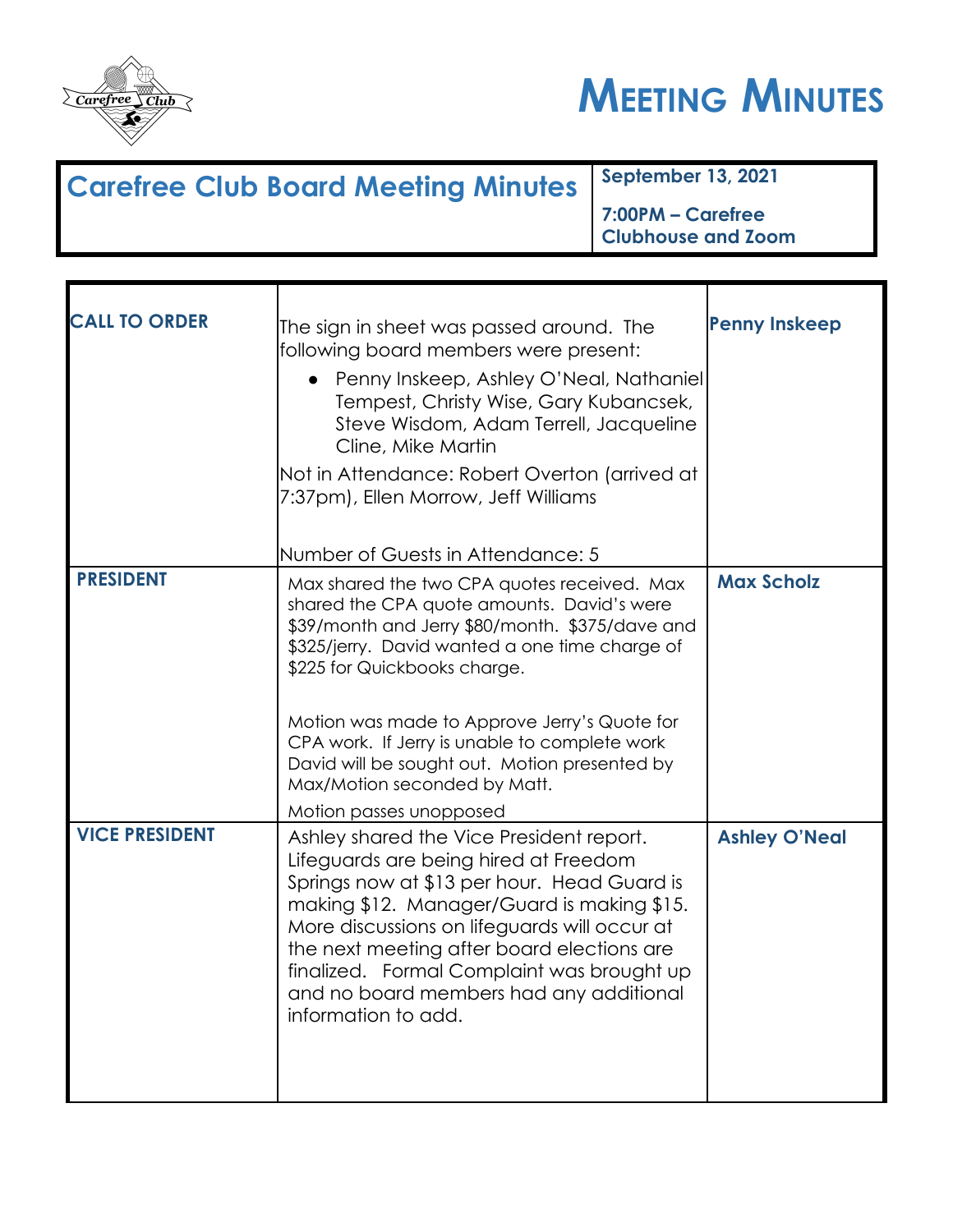| <b>CORPORATE</b><br><b>SECRETARY</b> | No report submitted. Nothing to report for the                                                                                                                                                                                                                                                                                                                                                                                                                        | <b>Nathaniel Tempest</b> |
|--------------------------------------|-----------------------------------------------------------------------------------------------------------------------------------------------------------------------------------------------------------------------------------------------------------------------------------------------------------------------------------------------------------------------------------------------------------------------------------------------------------------------|--------------------------|
|                                      | month of September.                                                                                                                                                                                                                                                                                                                                                                                                                                                   |                          |
| <b>TREASURER</b>                     | Christy shared the Financial Report. Christy<br>will contact KMC next week to confirm all<br>current financial reports.                                                                                                                                                                                                                                                                                                                                               | <b>Christy Wise</b>      |
| <b>POOL CHAIR</b>                    | Concessions made over \$6,000 profit this<br>year. Next year we will look at expanding<br>concessions and licensing into next year.<br>Lifeguards will be asked to help with end of<br>the year cleaning. Pool cleaning will be at<br>the same time with the Grounds Clean up<br>day. The balance tank was examined and<br>repair recommendations were shared.<br>Quotes for pool maintenance and repairs for<br>next season will be provided at the next<br>meeting. | Max Scholz               |
| <b>GROUNDS CHAIR</b>                 | This Sunday will be the Grounds Committee<br>Clean Up. Ordered, delivered and installed<br>two new baby swings. Erich mentioned<br>doing a Sign-Up Genius to sign up for specific<br>projects in the future.                                                                                                                                                                                                                                                          | <b>Jacqueline Cline</b>  |
| <b>GRANTS CHAIR</b>                  | No report submitted. Nothing to report for the<br>month of September.                                                                                                                                                                                                                                                                                                                                                                                                 | <b>Mike Martin</b>       |
| <b>ACTIVITIES CHAIR</b>              | Emily posted activities on the sign board. The<br>big event is the concert. Proceeds go to the<br>Mikel Fruits Foundation which helps to get<br>people into treatment. Help will be needed<br>to set up for the event before and after. End<br>of October Fall Fest: Halloween Day. We can<br>create a sign-up genius for the Fall Fest.<br>Emily can send info to Erich B. Labor Day<br>event was well attended and successful.                                      | <b>Emily Myers</b>       |
| <b>WEBSITE CHAIR</b>                 | No report submitted. Nothing to report for the<br>month of September. (In the coming months<br>work on a cardless system and scheduler. Erich<br>will provide updates).                                                                                                                                                                                                                                                                                               | <b>Erich Bauer</b>       |
| <b>SWIM TEAM CHAIR</b>               | No report submitted. Nothing to report for the<br>month of September.                                                                                                                                                                                                                                                                                                                                                                                                 | <b>Erich Bauer</b>       |